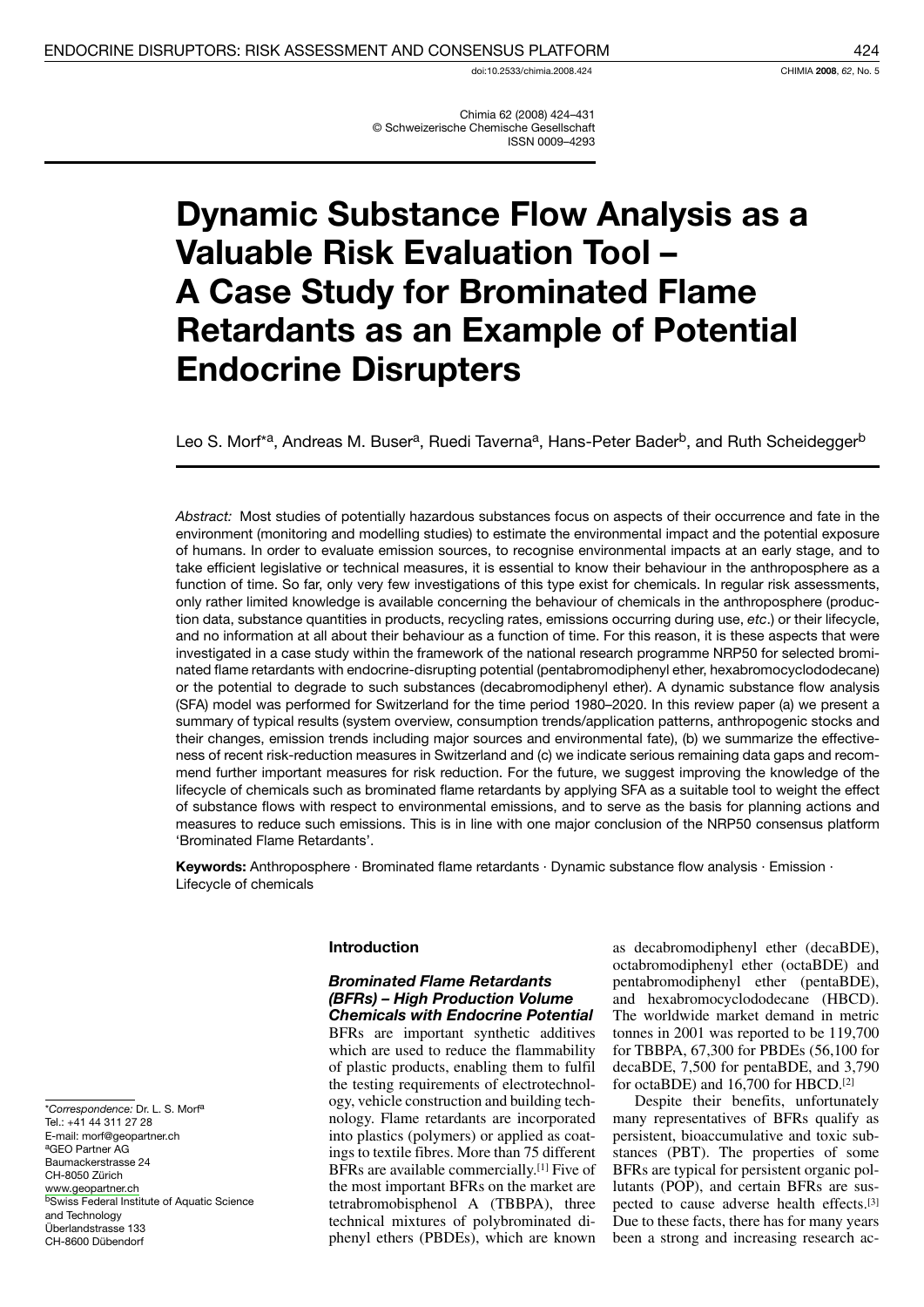tivity and public awareness campaign concerning these products.

The endocrine-disrupting properties of BFRs was reviewed recently by Legler and Brouwer.<sup>[4]</sup> According to their review, substantial evidence exists to indicate that BFRs are potential endocrine disruptors, and their potency to disrupt thyroid hormone-mediated pathways has been demonstrated in both *in vitro* and *in vivo* studies. The EU project FIRE, 'Risk assessment of BFRs as suspected endocrine disrupters for human and wildlife health' (http://www. rivm.nl/fire), has focussed a large research effort on this topic. BFRs are also investigated in detail in the national research programme NRP50, 'Endocrine Disrupters -Relevance to Humans, Animals and Ecosystems'. As part of this research program, representatives of the NRP, the authorities and the producing and applying industries have prepared recommendations to avoid the negative impact of endocrine disruptors in a consensus platform. According to current knowledge, with regard to endocrine activity of BFRs, the platform concluded: "Several brominated flame retardants are chemicals with endocrine activity. Studies conclude that pentaBDE, banned since 2004, has antiandrogenous and estrogenous effects and causes malfunction of the thyroid hormone system. According to the most recent findings, TBBPA and HBCD are considered potential endocrine disruptors. It is still unclear to what extent newfound knowledge from in vitro and in vivo studies can be applied to humans."[5]

## **Common Tools for Risk Characteri**sation and Risk Reduction

As common tools for risk characterisation for chemicals, risk assessments (RAs), as defined in the Technical Guidance Document on Risk Assessment,<sup>[6]</sup> are applied. There are to date only rather limited RAs of substances available compared to the high number of commercial chemical substances produced both in the past and at present. In current RAs, especially for the calculation of predicted environmental concentrations (PEC) in the 'environmental exposure assessment', the available field data set is usually limited. Often only highly aggregated data are available (e.g. world production volume). Emission factors and other factors have to be estimated, and field data (including concentrations in products, waste and environmental compartments) are very scarce or not available at all. It is quite normal that major data gaps also exist regarding losses during the service life of products or in the end-of-life phase  $(e.g.,$ leachates from landfills, emissions during recycling activities). The behaviour of concentrations, flows and stocks as a function of time are scarcely investigated at all. For BFRs the European Commission finalised

the RA of pentaBDE in 2000.<sup>[7]</sup> The RA of octaBDE was finished in 2002.<sup>[8]</sup> In the meantime these two substances have been banned in Europe. In May 2004 the Competent Authorities of the EU officially closed the RA of decaBDE without any restrictions due to a lack of risks identified for the use of this substance.<sup>[9]</sup> The RAs of the HBCD and TBBPA have not yet been completed. In the event that a policy decision is made to reduce the risk of certain chemicals according to the outcome of the RAs, studies to define risk-reduction strategies and measures are applied (such as for decaBDE in Europe). There are currently industrial initiatives such as the Voluntary Emission Control Action Programme (VECAP) set up by the Bromine Science and Environmental Forum (BSEF).

## **The Dynamic Anthropogenic Metabolism of Chemicals**

To characterise risks and to define effective risk-reduction strategies for chemicals, it is essential to gain knowledge about their behaviour in the anthroposphere by applying substance flow analysis (SFA). This includes the evaluation of sources, substance flows and pathways, stocks in private households, industry and waste management, and residual fluxes into the environment, as well as the final sinks of the substances concerned. Additionally, information about the behaviour of the system as a function of time (production volume changes, emission factor reductions due to technology improvement, changes in end-of-life options, stock management, etc.) is important to allow early recognition of potential future problems. Normally, this information is not yet available in adequately detailed form in common RAs for chemical substances. Worldwide, only very few SFAs have to date been performed for chemical substances. Similarly, only very few studies have investigated the behaviour of substances in the anthroposphere as a function of time  $(e.g.<sup>[10-13]</sup>)$ . These statements are also true for the BFRs discussed in this paper. Limited research work has focussed on the most important applications areas, flows and stocks in the waste management sector, and also on releases from use and disposal into the environment.  $[14-17]$  However, none of these studies have investigated the time-dependence of the behaviour in the anthroposphere.

The project discussed in this review was therefore initiated within the framework of NRP50, and aims to determine the behaviour of the substance transfer of selected BFRs within and from the anthroposphere (technosphere) to the environment (ecosphere) in a case study for Switzerland. The results were intended for a comparison to the results of other NRP50 projects dealing with measurements in different environmental compartments as a basis to investigate causality and to evaluate the effectiveness of recent measures, or to define necessary additional risk-reduction procedures.

## **Material and Methods**

## **The System**

The spatial system boundary is the political border of Switzerland and the time period is 1980–2020. The substances decaBDE, HBCD and BDE-47 were selected. BDE-47 was selected because it is the most environmentally relevant congener of the commercial pentaBDE mixture with endocrine effects. It was banned in Europe in 2004, but is still used in other regions, and remains available both in stocks and through disposal. The selection criterion for HBCD was that it is a potential endocrine substance, which is used increasingly in applications with long lifetimes. DecaBDE was selected due to the fact that there is evidence for its degradation to lower brominated BFRs such as pentaBDE.

In order to take into account their different behaviour in the anthroposphere, the use of the selected BFRs was divided into four application areas  $(E \& E$  (electrical and electronic equipment), transport, textiles/furniture and construction). Fig. 1 illustrates the system established for the application areas E&E, transport and textiles/ furniture. The system for the construction application area (not shown here) allows a more detailed investigation of the use process.

## **The Model**

In order to investigate the dynamic behaviour in the anthroposphere, and to simulate future emissions from the anthroposphere to the environment, a dynamic SFA model was established. A dynamical model is crucial for two reasons:

- i) the input into the use phase may vary rapidly over time;
- ii) the residence times of brominated flame retardants in the use phase are on the order of 10–50 years.

These large residence times induce large delays between the input and output of the use phase, which cannot be described by a stationary model. The dynamic model is based on the method of mathematical material flow analysis, which was extended from material flow analysis by Baccini and Bader<sup>[18]</sup> for the dynamic case. It is based on a system of coupled integro-differential equations with (time-dependent) parameter functions using the SIMBOX® software. Very briefly, the model approach can be described as follows:

i) the substances enter the use phase according to a given, time-dependent consumption pattern;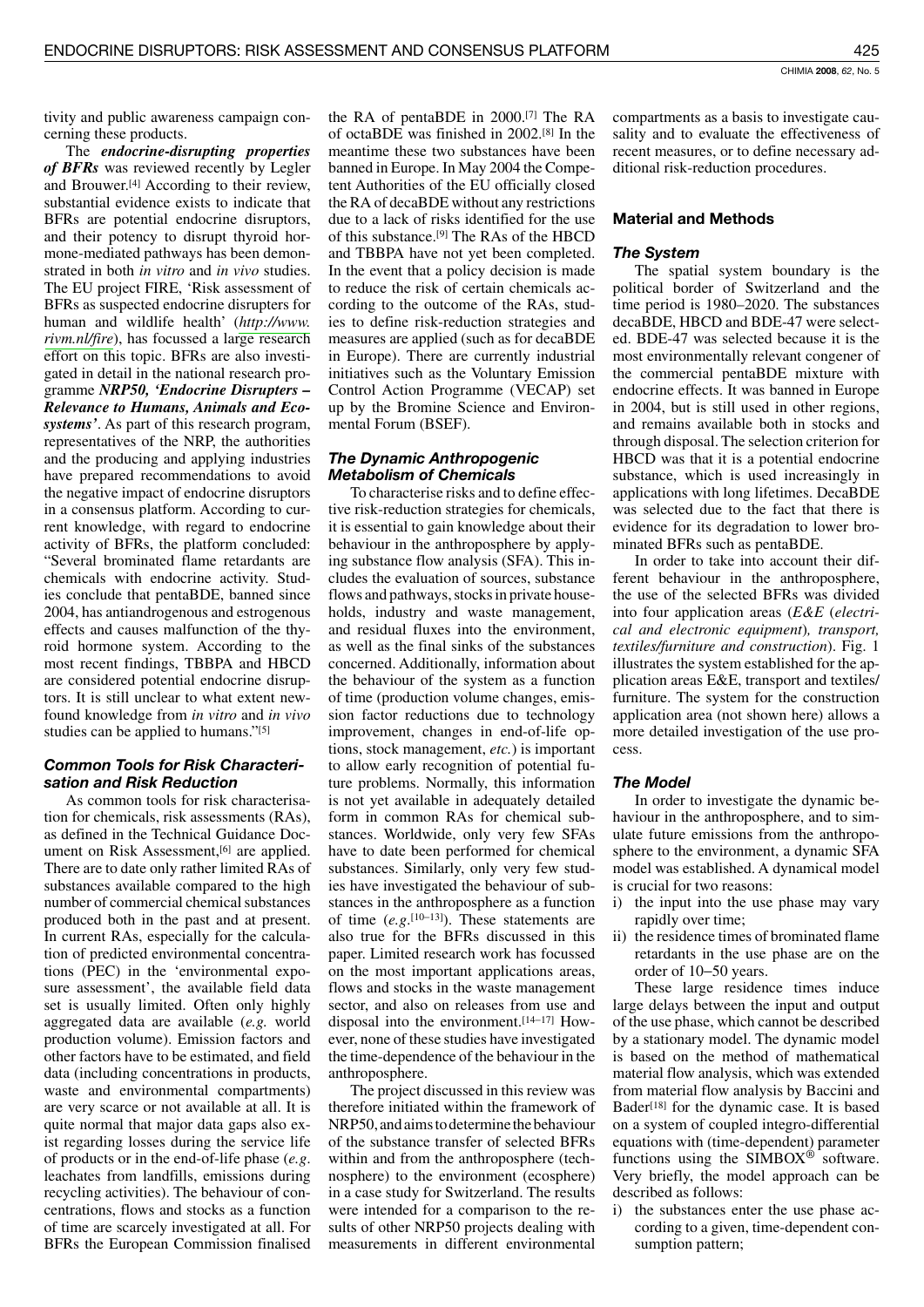

Fig. 1. System definition for the application areas E&E, transport and textiles/furniture for the selected BFRs decaBDE, HBCD and BDE-47 (APC residue = air pollution control residue)

- ii) during use, they are emitted according to determined emission factors;
- iii) the remainder is distributed after its residence time in the use phase to the waste or recycling processes according to time-dependent transfer coefficients;
- iv) finally, the waste processes are described by time-dependent transfer coefficients, also related to all or part of the input.

## **Data Acquisition and Uncertainty**

Time series for the parameter functions (consumption, residence times, transfer coefficients and emission factors) were estimated based on our own studies, [16,19] broad literature data, multiple contacts with research groups, organisations, authorities and industry, and our own calculations and assumptions.

To evaluate consumption and application patterns, product use-figure data and BFR contents were investigated in detail. Emission factors for the production, use and end-of-life phases were applied to the model. Emission flows from the production and end-of-life phases depend heavily on production and waste management technologies, where the state of the art progresses continuously. New production techniques, more efficient air-pollution-control systems and similar advances influence emission factors strongly. These changes were considered in the model according to the available literature data and to our own estimates. The time-dependent factors applied in the model differ for the different time periods, what has a significant effect on emission levels over the time period investigated. In addition, various alternatives for the reuse and disposal of end-of-life products, such as recycling, incineration

and landfilling, have a significant impact on the level of emissions. Waste management strategies are also time-dependent and as such were considered on the same level in the model. This information, together with emission factors for each disposal alternative depending on state of current technology, is necessary for an accurate determination of emissions to the environment.

Uncertainty in the consumption figures, transfer coefficients and emission factors was evaluated or estimated according to available data. The model allowed us to simulate the uncertainty of the flows in the anthroposphere and into the environment. These results, and a full discussion regarding the uncertainty, are beyond the scope of the current paper, but are presented in refs.  $[20]$  and  $[21]$ .

# **Modelling the Environment**

The modelling of the Swiss environment was carried out in cooperation with other NRP50 projects, and with other research groups focussing on the investigation of the Swiss environment, including FLEET (determination of input and output mass flows for individual environmental compartments as well as degradation losses), FLARE (levels in the environment including water, sediment and animals) and EN-DAIR (occurrence and fate of BFRs in the air). This has allowed us to benefit from the high synergy potential within the NFP50 research framework, and to include the latest research results for Switzerland.

Details regarding the environmental fate model, including parameter selection, uncertainty estimation and predicted environmental concentrations, may be found in ref. [21].

## **Results and Discussion**

In this review article we present selected key results for the two BFRs pentaBDE (BDE-47) as a chemical which is no longer used in Switzerland, and HBCD as a chemical which has a rather different (increasing) consumption pattern. As noted above, full results from the dynamic substance flow analysis for the selected BFRs are presented in refs.  $[20]$  and  $[21]$ .

## **Consumption and Application Patterns**

In addition to the simulation results, such as stock changes and emission trends, the major results of the project are the consumption and application patterns established in the data-acquisition phase.

In Fig. 2, the consumption data for Switzerland from 1980 to date, and extrapolated to 2020, are shown for pentaBDE and HBCD. These figures are the result of extensive investigations, and serve as input data for the dynamic model. Fig. 2a shows the consumption time pattern of a typical chemical substance phased out due to risk considerations (pentaBDE). The consumption of pentaBDE reached a maximum of 14 tonnes/year in Switzerland in the beginning of the 1990s. Only a negligible consumption of pentaBDE was assumed from 2006 onwards. Even though the use of pentaBDE persists in some countries, including China, its import in products to Switzerland was estimated to be very small. The largest component of its consumption was estimated to be its use in rigid polyurethane (PUR) foam in the construction sector. Flexible PUR foam in vehicles and furniture, PVC sheeting and printed circuit boards are other applications for pentaBDE. The data series for Switzerland were compared to other data sources. The data series for Europe by Prevedouros *et al.*<sup>[22]</sup> are in good agreement. The differences, calculated on a per capita basis from European industry demand data supplied by the Bromine Science and Environmental Forum (BSEF) and the European Chemical Industry Council (CEFIC), are explained primarily by the different fire regulations standards in European countries.

By contrast, HBCD represents a typical substance with a steadily increasing consumption rate, which in fact increases over the entire time period investigated (Fig. 2b). The consumption reached 100 tonnes/year in the mid-nineties, and since then has almost doubled (180 tonnes/year) up to the present. The construction materials EPS and XPS make up by far the most important component of HBCD consumption  $(84\%$  in the present year). The application areas transport  $(9\%)$ , textiles/furniture and E&E  $(3.5\%$  each) are less important. According to available information, a future increase in use was assumed for construc-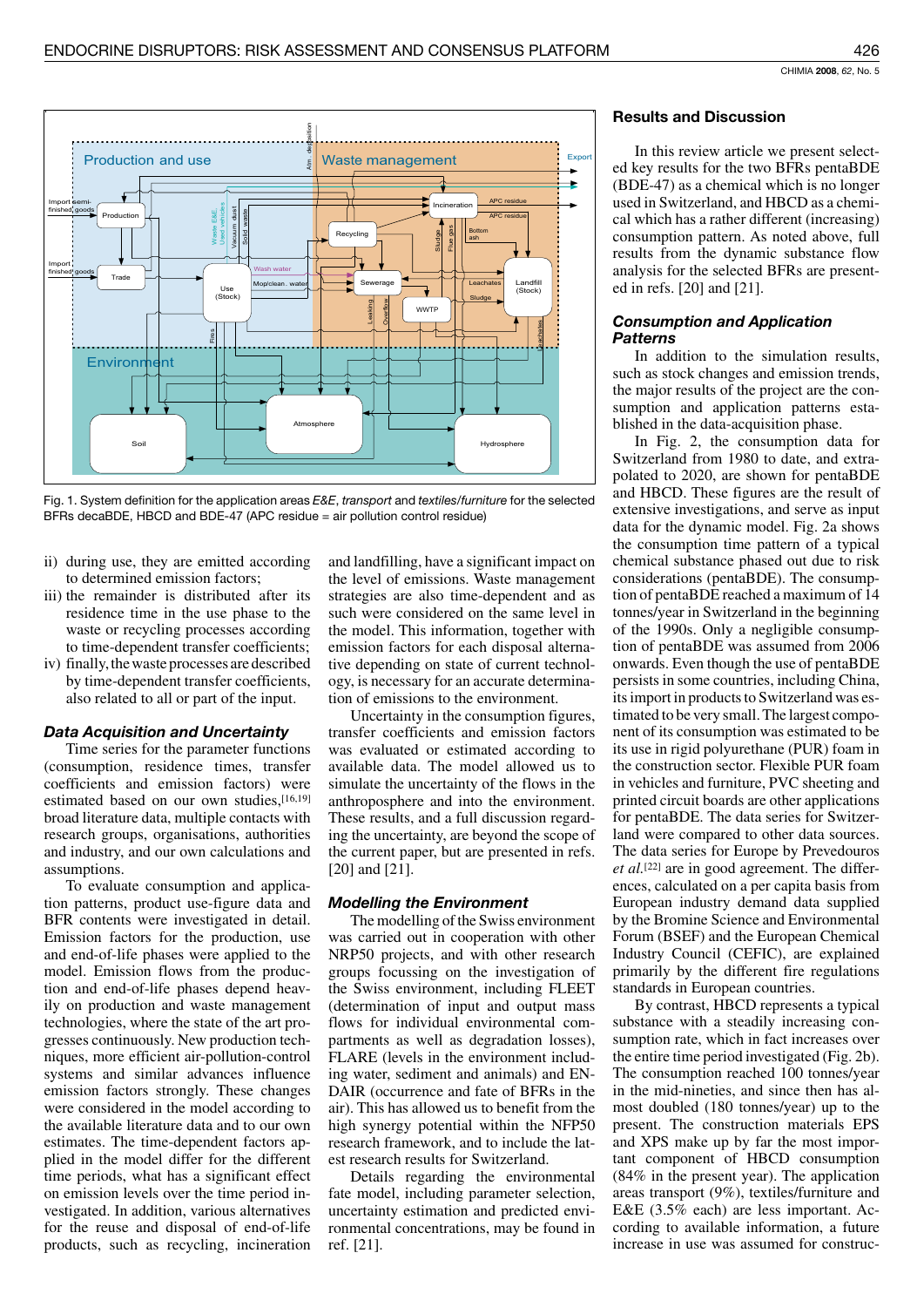



tion materials. The per capita consumption in Switzerland is comparable to data on European industrial consumption provided by the BSEF and CEFIC. As Switzerland has stringent fire regulations for buildings, it is reasonable to assume that the per capita use of HBCD is slightly higher than the European average (lower orange line in Fig. 2b). While HBCD consumption in Asia is in general considerably lower than in Europe, Japan uses similar amounts on a per capita basis as do Switzerland and Europe.

## **An Overview of Substance Flows** and Stocks in 2000

Traditional SFAs were carried out for a selected year or time span  $(e.g. [15,16])$ . This kind of SFA yields an overview of flows and stocks in the system investigated. This analysis is useful to identify key flows and processes in order to determine sources posing actual risks at the time investigated. As noted above, such analyses are not suitable for real dynamic systems with time-dependent inputs and large residence times. In particular, dynamical models are necessary to simulate the effect of possible measures such as bans on the import or use of certain substances.

Fig. 3 shows an example of the dynamic model results for Switzerland in 2000 for pentaBDE (BDE-47). The example is for the application area  $E \& E$  only. Fig. 3 shows a total import for these applications of 770 kg/year BDE-47 (corresponding to 1.9 tonnes/year pentaBDE) at this time. We note that 45% of the imported amount is exported in the same year, while 410 kg/ year of BDE-47 is used in many different  $E \& E$  appliances in Switzerland, mainly in printed circuit boards. In the same year, the BDE-47 flow from the use phase to the waste management system is approximately 520 kg. Only a small part of this output is related directly to the input of the same year. The stock in the use phase (con-

sumer products and industrial appliances) decreases by about 120 kg during this year. Some 65% of the pentaBDE in disposedof articles is incinerated, 30% is exported and  $5\%$  is landfilled. There is no recycling of the substance itself, even though a large fraction of the end-of-life products is recycled. The total stock in landfills related to this application area is almost 800 kg, and still slightly increasing  $(+2\% \text{ in } 2000)$ . During production, use and disposal in the E&E sector, approximately 0.3 kg/year of BDE-47 (approx. 0.7 kg/year pentaBDE) was emitted to the environment. This corresponds to 0.14% of the consumed pental BDE quantity for this application area. About half of the total was emitted into the atmosphere, one third into soil and the rest into the hydrosphere.

For 2000, the total pentaBDE consumption for all four application areas was around 2 tonnes (Fig. 2). The  $E \& E$  application area

accounts for approximately 60% of the total use at this time. The total flow of BDE-47 from use and production to waste management accounts for 1.7 tonnes/year (corresponding to 4 tonnes/year pentaBDE). This indicates an almost balanced input-output in the use phase for all applications in 2000. The stock of BDE-47 in the use phase was simulated as 55 tonnes (corresponding to 140 tonnes of pentaBDE). Most of this amount is stored in the infrastructure and will be released only in many years, when buildings are renovated or replaced. The total emissions of BDE-47 were simulated as 2.5 kg. The contribution of emissions from  $E \& E$  during the appliance production, use and end-of-life phases for BDE-47 is approximately 0.3 kg/year, which is a small quantity relative to the sum of the contributions from the other areas (transport: 0.9 kg/year, textiles/furniture: 0.2/year, construction: 1.1 kg/year).



Fig. 3. BDE-47 substance flows (kg/year), stock change rates (kg/year, 'dt' in boxes) and stocks (kg, in boxes) in the anthroposphere in the application area  $E \& E$  in Switzerland in the year 2000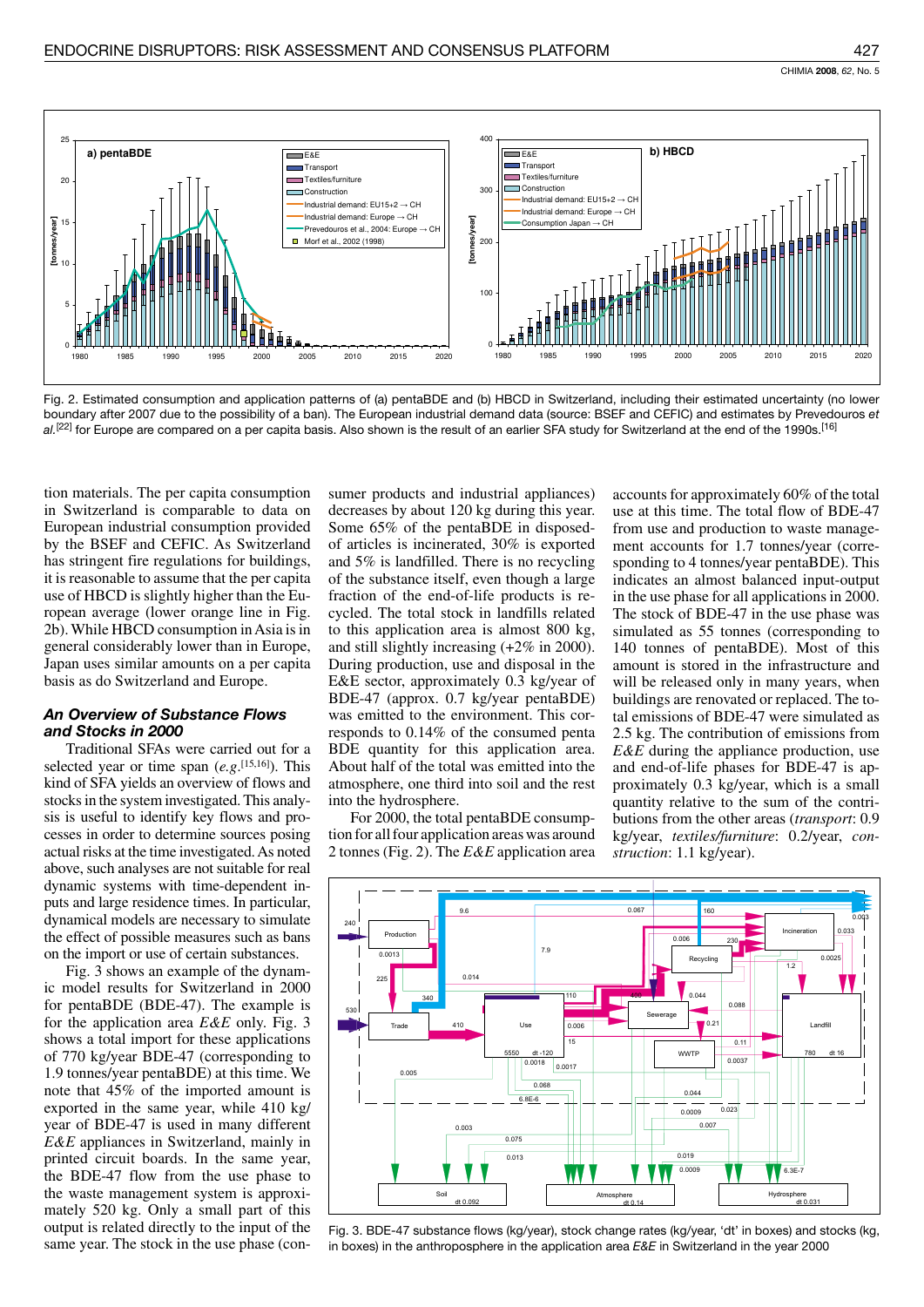

Fig. 4. Stocks of (a) BDE-47 and (b) HBCD in the processes use and landfill as a function of time (cumulative graphs)

The results of the comprehensive dynamic SFA showed some significant differences to the results of an earlier SFA study for Switzerland at the end of the 1990s.<sup>[16]</sup> These differences are due to the dynamical approach, to a more in-depth analysis regarding production figures and consumption patterns, to the availability of more field data, such as concentrations in products, and to experiments performed to determine the emission factors used in this study.

## **Anthropogenic Stocks as Potential Future Risks**

Consumption behaviour, residence-time characteristics and also waste management strategies influence the behaviour of the two stock types in the anthroposphere: use phase stock (consumer or industrial products in use, as well as construction materials incorporated in infrastructure) and the stock in waste management (landfills). These stocks are potentially long-term sources of pollutants leaching or volatising to the environment. Information about stocks is therefore essential to estimate past, present and future emissions.

Fig. 4 shows the simulated stock levels as a function of time for pentaBDE (BDE-47), and HBCD. Consumption of pentaBDE (BDE-47) has been decreasing since 1993, and the stock in the use phase started to decrease after a time delay of about five years in 1998. The stock change varies significantly, depending on the residence-time characteristics of the products applied in the different application fields. Applications of pentaBDE in construction materials with very long residence time are responsible for the fact that it takes more than 20 years to observe a 2/3 decrease of the entire stock in the use phase. By 2020, 1/3 of the stock will still remain in buildings and is a potential source for diffuse emissions to the atmosphere and soil. Due to their lower residence time in transport vehicles, textiles and E&E products, the maximum stocks of these products in the use phase will be reduced within the period from 1998 to 2010 to almost zero. In particular, the decreasing stock of old vehicles including pentaBDE in PUR foams has a significant positive effect regarding emission reduction during the use phase. In contrast to pentaBDE, HBCD stock in the use phase shows a continuous increase since  $1980$  and  $-$  without any ban  $-$  is expected to double in the next 13 years until 2020. As most of the HBCD applications are dedicated to construction materials with a residence time of 50 years or more, measures such as restrictions or a ban on HBCD will have only a highly delayed effect in reducing diffuse emissions from construction materials in buildings. Such effects can only be simulated by dynamic models. Additionally, the increasing HBCD stock seen in Fig. 4b indicates possible problems arising in the recycling of construction materials in the future, when buildings of the present period are renovated or destroyed. For other application areas these aspects do not play a relevant role.

Mainly as a consequence of the Swiss waste management strategy of incinerating burnable waste, the stocks in landfills are at a low level compared to the maximum stock built up in the use phase. For pentaBDE it is approximately ten times lower than the maximum stock in use in 1998. For HBCD it is projected to be almost two orders of magnitude lower than at maximum stock level in 2020. Most BFRs which are disposed of are destroyed in efficient municipal waste incinerators. This fact, and the effort to limit and control landfill emissions, are responsible for the fact that long-term landfill emissions in Switzerland are negligible for HBCD and remain at a rather low level for BDE-47 (see below).

## **Behaviour of Emissions to the Environment as a Function of Time**

As stated in the introduction, one primary aspect of the study was to simulate emissions in the environmental compartments and to relate them to sources in the anthroposphere as a function of time. In Fig. 5 these results are presented for BDE-47 and HBCD during the time period investigated. In addition, for BDE-47, the contributions of the three main source categories *produc*tion, use and waste management to the total emission flows into the three environmental compartments atmosphere, hydrosphere and *soil* during the simulated time period are presented in Fig. 5.

As illustrated in Figs. 5 and 6, emissions of BDE-47 are one order of magnitude lower than of HBCD. For BDE-47, there was an increase until the middle of the 1990s, with a peak emission of 2.5 kg/ year. By the end of the investigated period, the emissions were simulated to drop below 1 kg/year. The largest proportion of the emissions is released to the air, while emissions to water and soil are of lower significance.

Diffuse emissions from BDE-47containing products in the use phase have provided the largest contributions to total emission into the environment. This contribution was 2/3 in the mid-1990s, and was simulated to remain at approximately 50% in the future. Rigid and flexible PUR foams in construction and in furniture, as well as in vehicles, were simulated to be the major sources for these emissions. Emissions from construction materials will continue for several decades, as the residence time in the use phase is longer compared to the other application areas. Because there is no more consumption of pentaBDE in domestic production processes, emissions are expected to fall to almost zero by the present. Recycling of vehicles and E&E products was simulated to contribute to a notable extent only during the 1990s, due to technological improvements since then. The amount emitted from wastewater treatment plants (WWTPs) effluents was calculated to remain approximately constant from the mid-1990s until the end of the period under investigation. Due to its higher volatility and mobility compared to other BFRs, a significant quantity of BDE-47 is simulated to be emitted by landfills to the atmosphere and soil even in 2020. The destruction of installed foams was shown to produce increasing emissions to air and soil. However, these are still small contributions compared to the emissions of HBCD caused by the same process.

Emissions of HBCD, in contrast to BDE-47, have been increasing to date and are projected to continue to do so in future (Fig. 5). The largest component of the emissions is simulated to be into the atmosphere. These emissions are simulated to be as high as 50 kg/year in 2020, while emissions to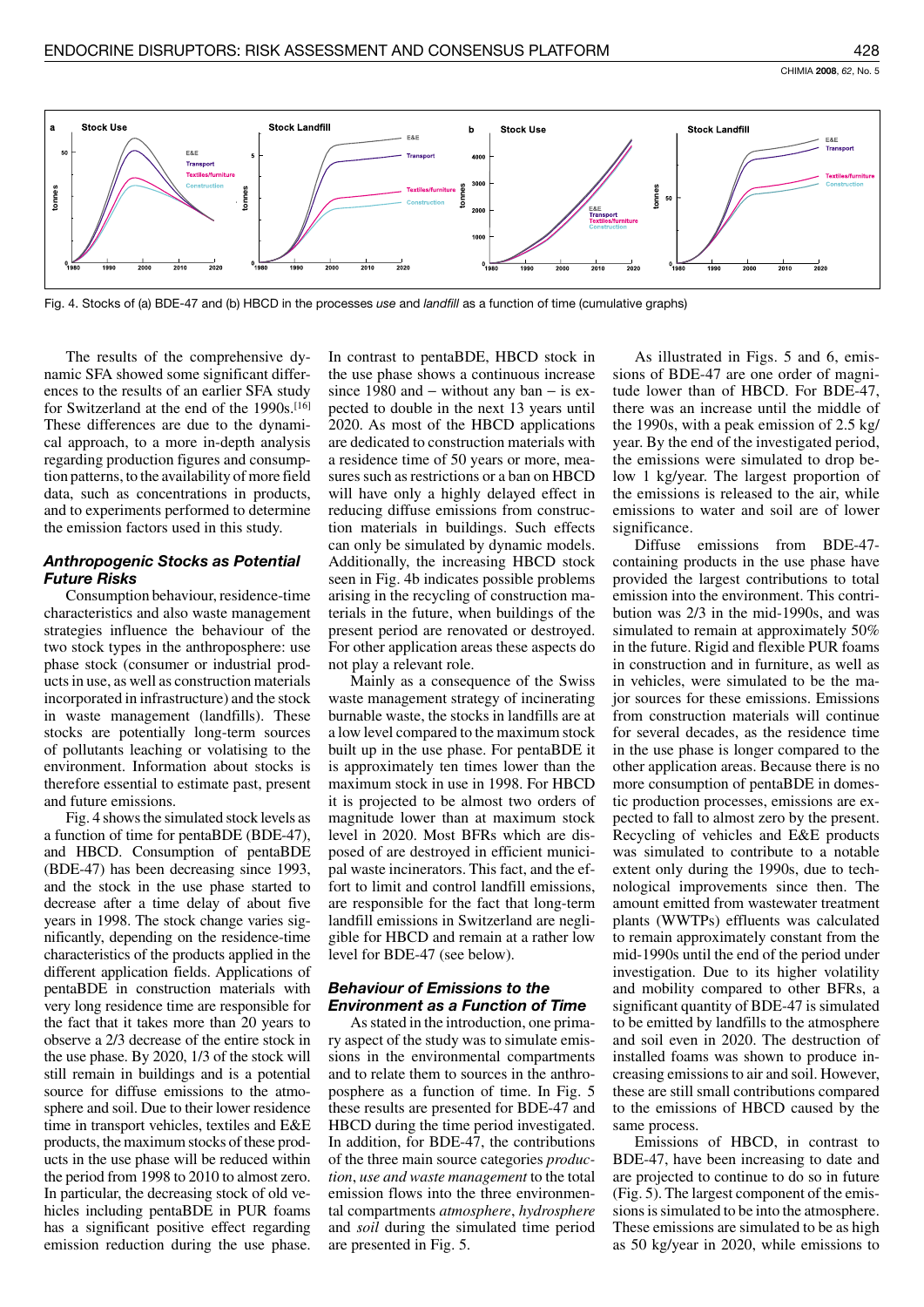

Fig. 5. Total emissions of (a) BDE-47 and (b) HBCD to the environment, subdivided by different emission sources



Fig. 6. Emissions of BDE-47 to atmosphere, hydrosphere, soil and environment, shown as cumulative graphs subdivided by source (bottom left) and by compartment (bottom centre)

the hydrosphere and soil are respectively 7 kg/year and 5 kg/year.

Construction materials are responsible for the majority of the emissions. Diffuse atmospheric emissions of HBCD from installed EPS and XPS insulation panels account for about half of the emissions. As the stock in the use phase has been growing over the whole period, these diffuse emissions will increase to 30 kg/year in 2020. Actual atmospheric emissions from the manufacturing of flame-retarded insulation panels (4 kg/year), as well as from construction and destruction operations (8 kg/year), are also relevant. While emissions from destruction processes are simulated to increase further for a long

period due to the growing flow from the use phase to the *destruction* process, emissions from the *construction* process are highly dependent on the mass of HBCD consumed in insulation materials in future. Therefore, only this component of total emissions could be influenced rapidly by regulatory measures. The application areas E&E, transport and textiles/furniture were simulated to account for 9 kg/year  $(23\%$ of the total) at the end of the 1990s and 6 kg/year  $(15%)$  at present. The most important emission source within these three application areas is diffuse emission during the use phase (3 kg/year between the mid-1990s and 2020), particularly from vehicles and textiles.

The wastewater pathway, including in particular emissions due to the use of sewage sludge as fertiliser and emissions from WWTP effluents to the hydrosphere, produced HBCD emissions of 4 kg/year in the late 1990s and 2 kg/year at present. Atmospheric emissions from automobile and electronic appliance recycling plants amounted to 1 kg/year at the end of the 1990s, while a 50% decrease is projected by 2020. Because HBCD is not retained in sewage sludge as effectively as, for example, decaBDE (which has a higher  $K_{\text{ow}}$ ), a larger fraction of the substance entering WWTPs is released as effluent. The sewage sludge used in agriculture led to emissions of 10 kg/year in 1999, but today most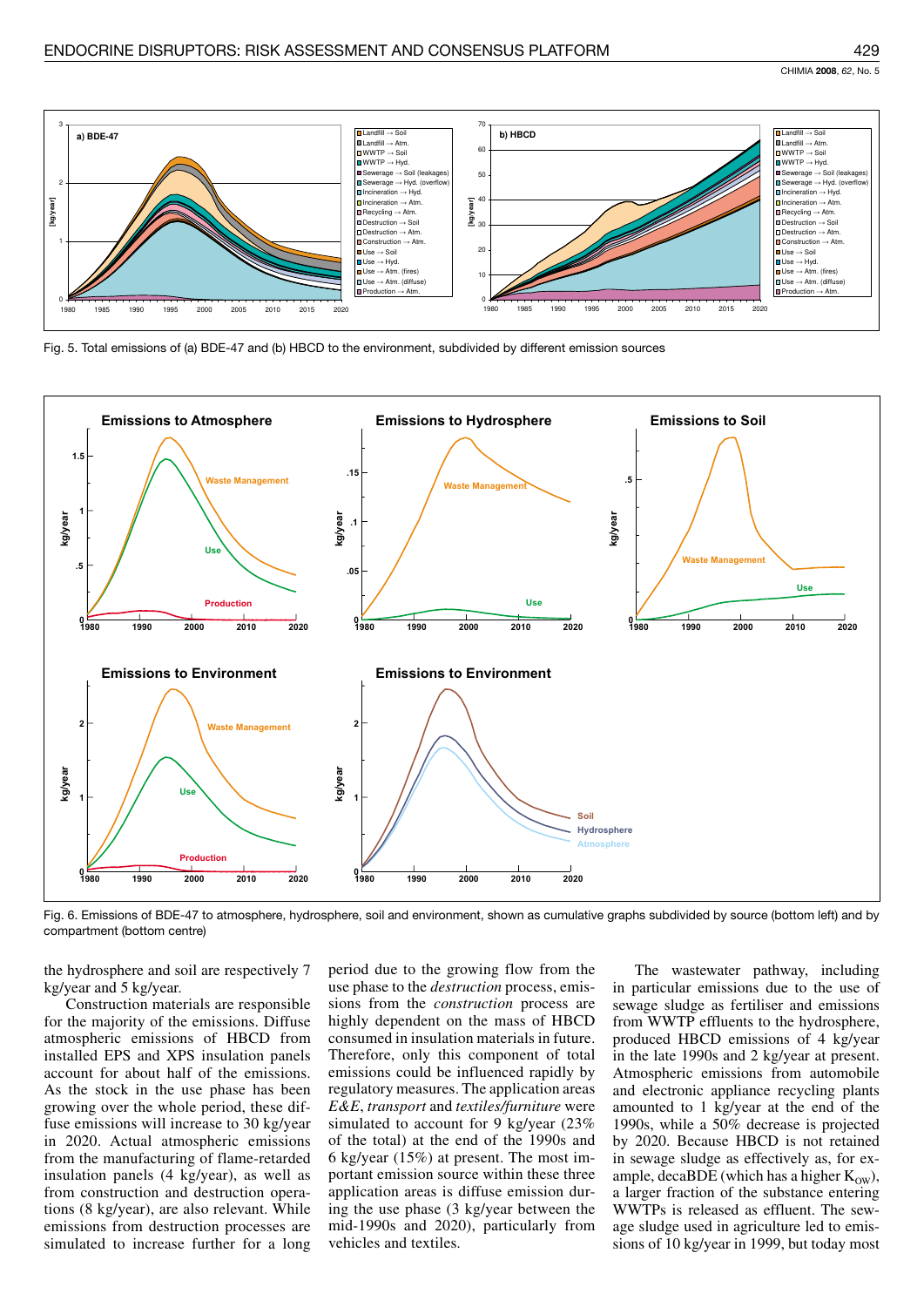of the sludge is incinerated, as a result of which emissions by this pathway have been reduced to about 2 kg/year at present. While emissions from the recycling of vehicles, insulation panels and E&E were calculated to account for about  $2\%$  of the total, atmospheric HBCD emissions from the process incineration account for only 0.1%, starting from the 1990s.

## **Scenario Calculation**

As already mentioned above, the dynamic SFA is able to calculate scenarios, such as a ban or substitution of a chemical, improvement of air-pollution-control technology or changes in waste management strategy. The Table explains scenarios which were selected and simulated in the present study, and the main results of these simulations. Results for the influence of an unchanged waste management system are presented in Ref. [20].

# **Conclusions**

The use of a dynamical substance flow model, combined with more reliable field data, evaluation of historical data and estimates of future developments, have allowed us to improve substantially the quality of the results obtained from a stationary substance flow model by Morf et al. in 2002.[16] The results from this kind of study provide specific and considerable improvements in the quality of information concerning the life cycle of chemicals compared to the information used in regular risk assessments. Indeed, it was possible not only to simulate emissions as a function of time but also to identify major anthropogenic source terms of chemicals over the period investigated. Because the selected BFRs include candidates (such as pentaBDE) to be added to the Stockholm Convention on Persistent Organic Pollutants, the results will be valuable in assessing risk-reduction action to be taken for POPs. The strategy of continuous introduction of advanced technology in waste management and of improvements in downstream user processes are found to be primarily responsible for a relative reduction of emissions in Switzerland over the past 20 years.

The study illustrates possibilities for reducing emissions and human exposure. As one example, in the event that action is required due to a negative EU risk assessment outcome for HBCD, the replacement of non-defective EPS and XPS insulation panels might be a waste of resources, and also be too expensive. Apart from using other insulation material or EPS and XPS with a substitute flame retardant (which has not been found yet), measures to reduce emission during renovation and destruction may be taken (such as refraining from breaking insulation panels on site).

Table. Different model scenario calculations and their consequences for emissions to the environment in Switzerland.

| <b>Scenario</b>                            | Major consequences due to measure                                                                                                                                                                                                                                                                                                                                                                                                                                                                                                                                                                                                                                           |  |
|--------------------------------------------|-----------------------------------------------------------------------------------------------------------------------------------------------------------------------------------------------------------------------------------------------------------------------------------------------------------------------------------------------------------------------------------------------------------------------------------------------------------------------------------------------------------------------------------------------------------------------------------------------------------------------------------------------------------------------------|--|
| Ban on usage of chemical in 2007           |                                                                                                                                                                                                                                                                                                                                                                                                                                                                                                                                                                                                                                                                             |  |
| <b>HBCD</b> in construction<br>materials   | Further increase in emissions avoided, reduction of one third<br>compared to reference scenario induced by 2020. However,<br>more than 50 years would be required to achieve a significant<br>emissions reduction.                                                                                                                                                                                                                                                                                                                                                                                                                                                          |  |
| DecaBDE for all applications<br>except E&E | Decrease of total consumption by approximately 30%.<br>Releases to wastewater reduced from 30 to approximately<br>24 kg/year in 2020 (-20%).<br>Very little influence on use-phase stock level and almost no<br>influence on landfill stock.<br>Emissions to environment reduced from 13 to 9 kg/year by 2020<br>$(-30\%).$                                                                                                                                                                                                                                                                                                                                                 |  |
| DecaBDE for all applications               | Consumption decrease to negligible amount because only<br>a minor proportion of waste materials containing decaBDE is<br>expected to be reused.<br>Releases to wastewater reduced from 24 to approximately 8 kg/<br>year in 2020 (-67%).<br>Influence on stock in use phase is much larger than if E&E<br>were to be exempted from a ban. Instead of decrease to 1,600<br>tonnes by 2020, stock is estimated as 550 tonnes for the same<br>year. This difference is highly significant for diffuse emissions<br>from use phase.<br>Emissions to environment in 2020 are simulated as 3 kg/year,<br>a reduction factor of approximately 5 compared to reference<br>scenario. |  |

Influence of invariant waste management system on emissions

| For decaBDE in application<br>area of E&E | Without the modern waste management system in effect in<br>Switzerland since 1980, emissions related to E&E applications<br>would be approximately 10x higher today.<br>The most important pathways which were reduced are:<br>- atm. emissions from recycling (2 kg/year vs. 40 kg/year)<br>- atm. emissions from incineration (0.2 kg/year vs. 20 kg/year)<br>- sewage sludge to soil (3 kg/year vs. 40 kg/year) |
|-------------------------------------------|--------------------------------------------------------------------------------------------------------------------------------------------------------------------------------------------------------------------------------------------------------------------------------------------------------------------------------------------------------------------------------------------------------------------|
|                                           |                                                                                                                                                                                                                                                                                                                                                                                                                    |

For decaBDE, short of a possible ban the most important regulatory measures already seem to have been taken in Switzerland (namely incineration of the sewage sludge, state-of-the-art techniques in municipal solid waste incineration plants and prohibition of the dumping of combustible waste). A reduction of emissions from electronic appliance and automobile recycling plants may also be beneficial. For a further reduction of emissions from the wastewater pathway, measures to diminish sewer leakage and overflows during heavy rain would lead to a reduction in the input of decaBDE (and other pollutants removed efficiently in WWTPs) to the hydrosphere and soil.

In order to be ready for further efficient risk-reduction measures, the following major data gaps were identified as needing additional investigation:

- i) emission factors for automobile recycling plants, especially for shredding operations;
- ii) long-term emission data for different product categories in the use phase under real conditions;
- iii) fate data for BFR substances as soon as such chemicals are emitted from

the original products (indoor emission pathways and distribution);

- iv) measured data concerning release terms from electronic appliance or automobile recycling facilities to wastewater;
- v) field data for HBCD concentrations in soil and realistic degradation half-lives;
- vi) concentrations in agricultural, natural or even remote soils for HBCD.

For the future we recommend  $-$  in line with a major conclusion of the NRP50 consensus platform 'Brominated Flame Retardants' – efforts to further improve the knowledge of the lifecycle of chemicals such as the BFRs studied in this project. By applying SFA as a suitable tool to weight the effect of substance flows with respect to emissions to the environment, the results of such investigations serve as a rational basis for planning systematic action and measures to reduce the risk of such chemicals to humans and to the environment.

#### **Acknowledgements**

The project was funded by the Swiss National Science Foundation (Project FABRO, 4050-111389, National Research Programme 50). The authors would like to thank all their